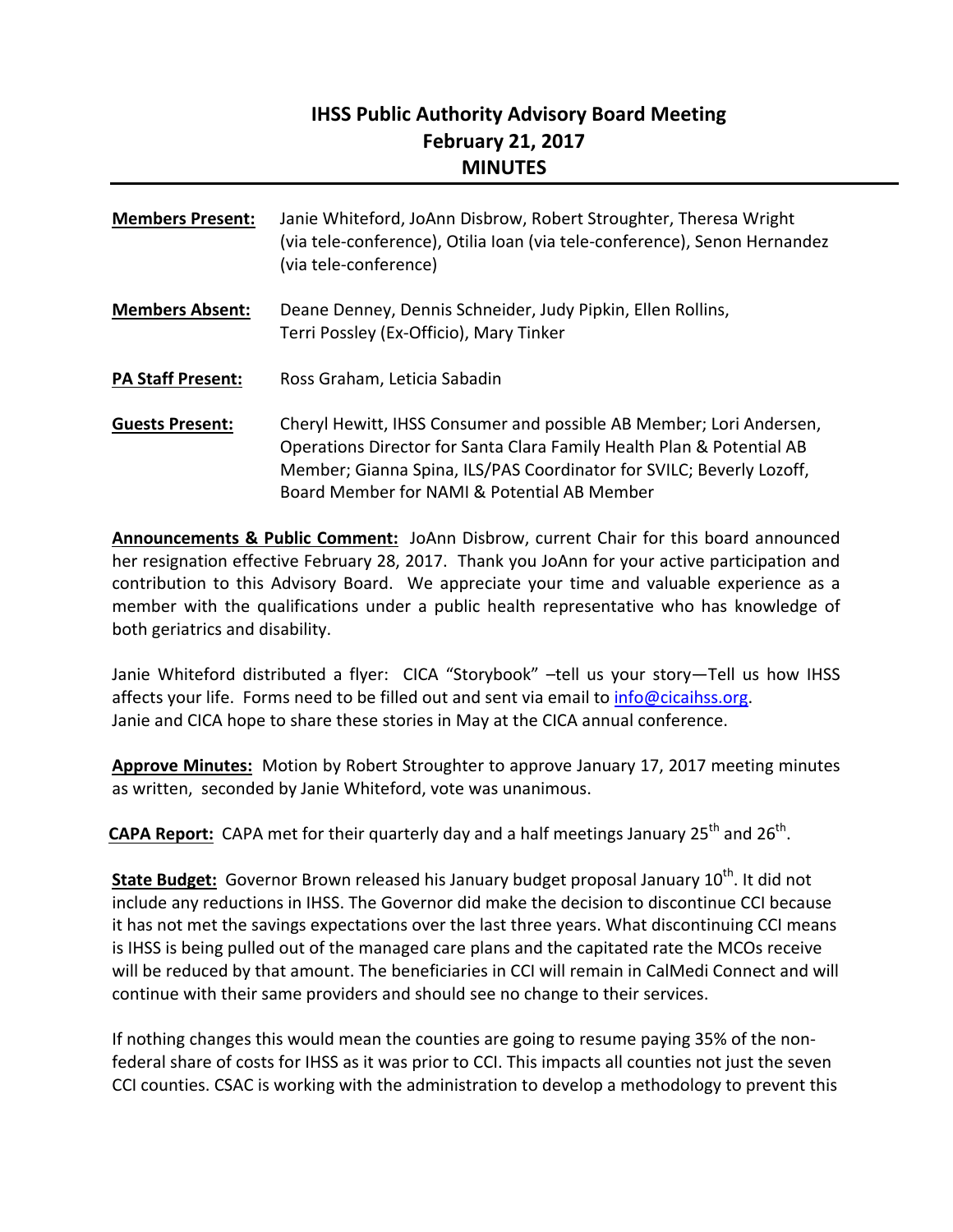from causing harm to the counties. CWDA and CAPA are working with and supporting CSAC in this effort. Additional impacts to discontinuance of CCI:

 Eliminates the MOE resulting in increased county costs upwards of \$624 million in FY 2017/18 Statewide Authority was disbanded effective 1/10/17 and bargaining responsibility returned to the county and PA.

**FLSA Update:** CDSS stated at the CAPA meeting there would be no further exceptions or reprieves for providers who attain a third violation. Everything that can be done to assist IPs to avoid getting violations is being done so if they reach the third violation it will be enforced.

Santa Clara County IHSS did not have anyone with a third violation.

**Electronic Timesheets:** Pilot program expected in May with rollout to other counties possible as early as July. Electronic timesheets are optional so consumers and providers can choose to continue using the current paper timesheets.

# **PROGRAMS REPORT**

**Benefits Administration:** There were 10,460 IPs enrolled in the Valley Health Plan with 6,319 of those in the Classic Plan and 4,141 in the Preferred Plan. There were 11,128 IPs enrolled in the Dental/Vision plans during the month of January. There were 198 Eco Pass Clipper Cards issued with 15,480 total active Eco Passes in the new year.

## **Enrollment:**

Number of IPs enrolled: 572

The number of individuals attending the group enrollment sessions was 60 to 70 per session. Group sessions are held Friday so approximately 560 in January.

**Registry Services:** There are 525 active IPs on the registry and 1045 active consumers.

**Care Coaching:** The Registry received 32 referrals for Care Coaching in the month of January. Two referrals were made by Santa Clara Family Health Plan.

On this topic there was some group discussion. Janie asked what types of cases were being referred for Care Coaching and Lori asked about wait times for helping these cases. We agreed to gather information about this topic for a more detailed discussion at a future meeting.

**Registry Recruitment:** One Registry Introduction Training session was held in January. This session was held in English. There were 33 individuals prescreened and invited to participate with 26 attending.

**Urgent Care Registry** authorized 10 hours of service for the month of January.

**Expedited Registry:** Expedited Registry received 9 referrals in January.